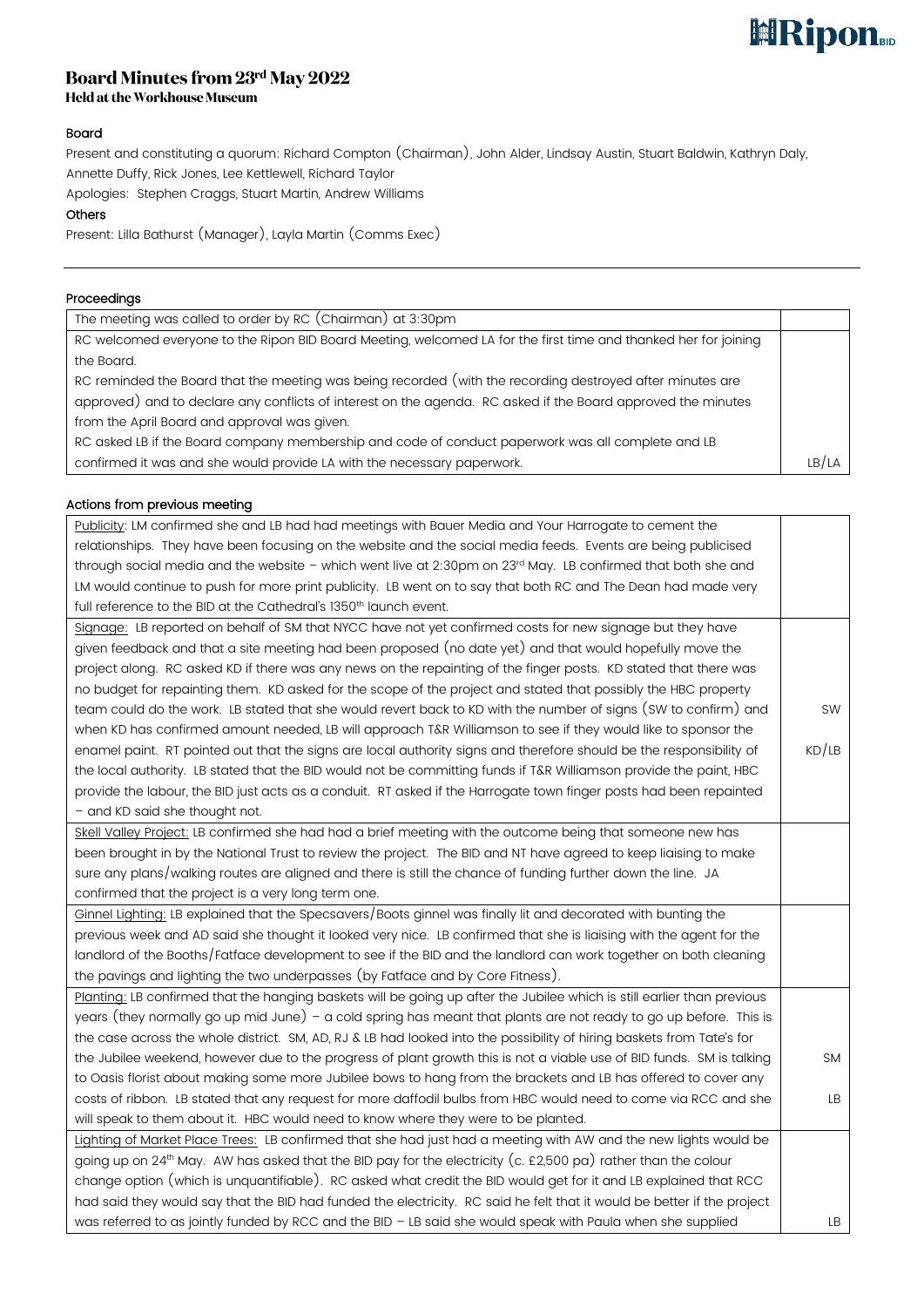| costs. LB also explained that AW had said that he would like to BID to contribute to more Christmas lights and had    |       |
|-----------------------------------------------------------------------------------------------------------------------|-------|
| flagged up Lead Lane, Quarrymoor and Dallamires as suitable places. AD asked why RCC needs a contribution             |       |
| from the BID. LB said she understood from AW that it was unfair to ask pensioners to contribute to lighting           |       |
| schemes in those areas. RC asked if there was already lighting in those areas - LB was unsure. AD, RT and JA all      |       |
| felt that these areas were strange places to put Christmas lights. LB stated that there were levy paying businesses   |       |
| in all those areas. LA asked who the energy supplier for the lights was and if there was an intermediary and LB said  |       |
| it was a direct feed from Northern Power as far as she knew but would confirm this with RCC. RC said that in          |       |
| principle the BID would like to support Christmas lights if properly credited as working in partnership with RCC and  |       |
| asked LB to find out more on this.                                                                                    | LB.   |
| St Wilfrid's Day: LB confirmed the Exec Board approved a £1,000 sponsorship. LB has received their accounts, the      |       |
| route will go past the Magdalens, SM is going to the committee meetings and the BID will be involved early next       |       |
| year to add its input.                                                                                                |       |
| Levy Collection: LB is liaising with HBC on the summons list and explained that there were quite a high proportion of |       |
| non-payers. LB explained that RJ, LK and LB have chased up the majority of people on the list and that she cannot     |       |
| spend any more time on it. RC said the BID should be prepared for media interest if they are contacted by any         |       |
| businesses who receive a summons and should prepare a policy statement. LM said she would work on drafting            |       |
| something. SBa asked if the businesses were aware of what date the summons would be issued and LB said she            |       |
| did not have that date yet. LK asked what the penalty was and LB explained it would be £100 admin fee plus            |       |
| around £82 court costs rising to £92 court costs if it goes to court. LA asked what the reasons were for non          |       |
| payment. LB explained that with some businesses there is a refusal to engage with BID so she is unable to even        |       |
| explain the process. LA felt that there may be some confusion with the suspension of business rates ending and LK     |       |
| said there is still confusion due to the £15k threshold for business rates and businesses feeling they are therefore  |       |
| exempt from BID levy. LA also flagged up that there are two charities on the non payers list and warned that this     |       |
| might be picked up by the press. RC asked if an email/letter could be drafted to all non-payers warning them. AD      | LB    |
| asked if non-payers could be offered a payment plan and LB confirmed that she had offered that to businesses in       |       |
| Nov/Dec but if she offers it now, the next bill will be due before businesses have paid this years. AD also asked if  |       |
| Harrogate BID had had the same issues and KD confirmed they had and still had debtors from 3 years ago due to         |       |
| courts closed over pandemic. SBa confirmed collection figure of £156k with £22k left to collect. In order to reach    |       |
| budgeted figure of £172k levy (allowing for empty premises etc and businesses in administration) there was £16k       |       |
| RC explained that businesses could only appeal the process (which has been done<br>further levy needed.               |       |
| correctly) and therefore anything the BID could do to stop businesses wasting their money would be of benefit.        |       |
|                                                                                                                       |       |
| Visit Ripon at the Races: LB explained there was a Visit Ripon meeting on 14th June and both Grantley Hall and        |       |
| Curzon Cinema would be attending.                                                                                     |       |
| Photos for Website: LB to liaise with LA on getting her headshot                                                      | LB/LA |
| Levelling Up: KD has already sent email on HBC position.                                                              |       |

#### Items for Approval

Free After Three Parking: LB showed costings to the Board and stated that SC now felt that 7 Fridays was too many and the BID should focus on the 4 Fridays in the run up to Christmas but not the 23rd December. LB said that Booths new manager felt that their customers might be upset at this, SC felt that Booths would feel they had missed out. LB said she would speak again to Booths. RJ said that it might be better if the free parking in Booths wasn't heavily advertised. AD felt that free things do not bring in extra spend. SBa asked if free parking boosts profitability for businesses. KD said that in Harrogate the levy payers perceive there is a benefit, even if the figures show otherwise. RC asked how success can be measured. LB said she can measure footfall data in the car parks and also canvas the businesses after. JA said there was a risk that the BID would then need to do it every year. LK thought that free parking might increase the dwell time. RC said that he felt there was no problem, if the analysis of the scheme showed no benefit, to stating that as a reason not to continue the next year. RJ asked for 4 Fridays and the remaining budget to be used for entertainment to be added to further encourage visitors. RC asked if the Board was in agreement to 4 Fridays of free parking with added entertainment and they agreed. LB

#### Items for Information/Discussion

Ginnels / Portas Fund: RC asked RJ to speak on this, having mentioned that RJ's father is the treasurer for the Portas money. RJ explained Ripon Together had paid for an artist to draw up designs and a quote for art in the Oliver's Pantry ginnel. This is now not viable due to the Bayford Group redevelopment. RJ & LB had met with Mick Stanley who had agreed that Ripon BID could take over the project from Ripon Together. RJ stated that the easiest ginnel to enhance with street art would be Lavender Alley, it is also the first one that was lit. This could be done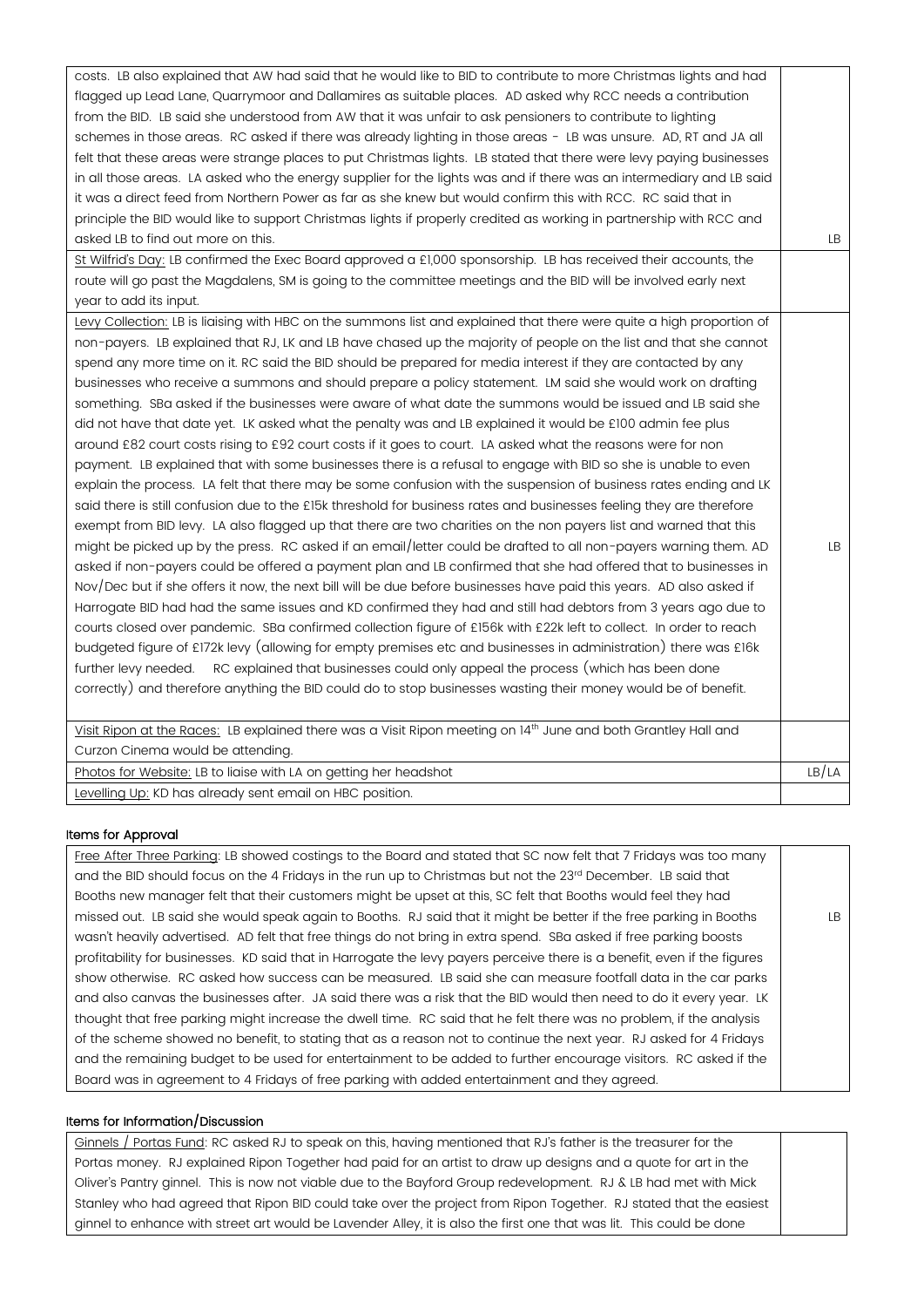| using the history of the ginnel, the former Grapes pub and lavender. M&Co./Costa ginnel would need street art up<br>high due to the narrowness of the ginnel and in the Specsavers/Boots ginnel the BID needs to be conscious of the<br>fact that it is used by vehicles. This ginnel also has some problems with anti-social behaviour which the lighting is<br>going someway to discourage. Mick Stanley is going to find out the original names of the ginnels so that can be<br>incorporated. The Sainsbury's/The Arcade could be another place for street art - particularly if the BID works with<br>Sainsbury's and their community budget. RJ went on to call for some volunteers for a working group and AD said<br>she would love to volunteer and would like to see the schools involved, Specsavers could also help with funding. JA<br>also volunteered to help and LM said she was able to help researching street artists. RJ explained that there was<br>£8,000 left of the Portas money available to the BID. LB stressed that artists will now all charge for design work. An<br>update will be given when there are further costings available. RC asked if the Board agreed in principle on taking<br>this project forward and agreement was given. | AD/JA/<br>LM |
|-------------------------------------------------------------------------------------------------------------------------------------------------------------------------------------------------------------------------------------------------------------------------------------------------------------------------------------------------------------------------------------------------------------------------------------------------------------------------------------------------------------------------------------------------------------------------------------------------------------------------------------------------------------------------------------------------------------------------------------------------------------------------------------------------------------------------------------------------------------------------------------------------------------------------------------------------------------------------------------------------------------------------------------------------------------------------------------------------------------------------------------------------------------------------------------------------------------------------------------------------------------------------|--------------|
| Future of our Towns, Cities & High Streets: SBa explained that further to LB distributing the Revo/LSH report he felt                                                                                                                                                                                                                                                                                                                                                                                                                                                                                                                                                                                                                                                                                                                                                                                                                                                                                                                                                                                                                                                                                                                                                   |              |
| that the BID should decide what to do with regards to this. The options being: I. nothing and hope that someone<br>else picks it up, 2. wait for a council to do something and then comment or 3. be more proactive and get involved.<br>LA asked what the link was into the Ripon Masterplan and SBa explained that the Ripon Renewal 2035 report has<br>been delayed until July now. SBa went on to say that with the change to the new unitary authority it might be that<br>May 2022 to be actioning anything. If the BID is to influence the future of Ripon it should be involved in any<br>discussions. KD assured the Board that the Masterplan work is about a delivery strategy. KD went on to say that<br>the discussions HBC have been having with Irena Bauman is about the place and people within the place<br>delivering the plan rather than any one council, and that the BID would very much be part of that in collaboration                                                                                                                                                                                                                                                                                                                        |              |
| with others.                                                                                                                                                                                                                                                                                                                                                                                                                                                                                                                                                                                                                                                                                                                                                                                                                                                                                                                                                                                                                                                                                                                                                                                                                                                            |              |
| SBa and LB have put together a strategic comment below:                                                                                                                                                                                                                                                                                                                                                                                                                                                                                                                                                                                                                                                                                                                                                                                                                                                                                                                                                                                                                                                                                                                                                                                                                 |              |
| "Various reports and papers are emerging with reference to the future of cities, towns & high streets. The BID<br>welcomes these and backs the over-arching position that the Public Realm needs to be re-thought to allow for<br>more adaptable spaces. The BID also acknowledges the changing face of the high street and backs the move                                                                                                                                                                                                                                                                                                                                                                                                                                                                                                                                                                                                                                                                                                                                                                                                                                                                                                                              |              |
| towards a mixed use with many independents traders in smaller more flexible units. The BID keenly awaits the<br>publication of the Ripon Renewal 2035 Masterplan and the ideas contained within and will play an active role in<br>turning these broad strategic ideas into workable plans and the implementation of those plans.                                                                                                                                                                                                                                                                                                                                                                                                                                                                                                                                                                                                                                                                                                                                                                                                                                                                                                                                       |              |
| With the introduction of the North Yorkshire unitary authority in 2023 the BID are keen to actively engage with North                                                                                                                                                                                                                                                                                                                                                                                                                                                                                                                                                                                                                                                                                                                                                                                                                                                                                                                                                                                                                                                                                                                                                   |              |
| Yorkshire when the time is right and will be communicating this desire soon."                                                                                                                                                                                                                                                                                                                                                                                                                                                                                                                                                                                                                                                                                                                                                                                                                                                                                                                                                                                                                                                                                                                                                                                           |              |
| SBa felt that the BID should make sure that NYCC (and then NYC) was aware that it is an organisation that they                                                                                                                                                                                                                                                                                                                                                                                                                                                                                                                                                                                                                                                                                                                                                                                                                                                                                                                                                                                                                                                                                                                                                          |              |
| should be liaising with. RC said that the leader of NYCC was well aware of the BID and would not want it sidelined.                                                                                                                                                                                                                                                                                                                                                                                                                                                                                                                                                                                                                                                                                                                                                                                                                                                                                                                                                                                                                                                                                                                                                     |              |
| LB asked if the statement should be made public and LM suggested as a news story in both the newsletter and on                                                                                                                                                                                                                                                                                                                                                                                                                                                                                                                                                                                                                                                                                                                                                                                                                                                                                                                                                                                                                                                                                                                                                          | LB/LM        |
| the website. RC agreed with this and asked that the newsletter was sent to Richard Flinton and Carl Les and LB                                                                                                                                                                                                                                                                                                                                                                                                                                                                                                                                                                                                                                                                                                                                                                                                                                                                                                                                                                                                                                                                                                                                                          |              |
| confirmed she would ensure it did.                                                                                                                                                                                                                                                                                                                                                                                                                                                                                                                                                                                                                                                                                                                                                                                                                                                                                                                                                                                                                                                                                                                                                                                                                                      | LB           |
| Website: RC invited LM to talk through the website. LM confirmed that she and LB had been very busy with the                                                                                                                                                                                                                                                                                                                                                                                                                                                                                                                                                                                                                                                                                                                                                                                                                                                                                                                                                                                                                                                                                                                                                            |              |
| website but it is now live. LM talked through the branding on the website and how fresh the imagery looked. Each                                                                                                                                                                                                                                                                                                                                                                                                                                                                                                                                                                                                                                                                                                                                                                                                                                                                                                                                                                                                                                                                                                                                                        |              |
| attraction has its own page with a link through to their website. LM has worked on the customer journey through                                                                                                                                                                                                                                                                                                                                                                                                                                                                                                                                                                                                                                                                                                                                                                                                                                                                                                                                                                                                                                                                                                                                                         |              |
| the website to ensure visitors can't miss anything. LM explained that the attractions had all been responsive on                                                                                                                                                                                                                                                                                                                                                                                                                                                                                                                                                                                                                                                                                                                                                                                                                                                                                                                                                                                                                                                                                                                                                        |              |
| giving visual content, they have not yet seen their individual pages yet but hope they will give feedback when they                                                                                                                                                                                                                                                                                                                                                                                                                                                                                                                                                                                                                                                                                                                                                                                                                                                                                                                                                                                                                                                                                                                                                     |              |
| do. There is a "What's On" section for events with a submission form for businesses to use. RC asked if the                                                                                                                                                                                                                                                                                                                                                                                                                                                                                                                                                                                                                                                                                                                                                                                                                                                                                                                                                                                                                                                                                                                                                             |              |
| Cathedral's next event is on [this can be found here: https://visitripon.co.uk/news/ - and LM will listed it in the                                                                                                                                                                                                                                                                                                                                                                                                                                                                                                                                                                                                                                                                                                                                                                                                                                                                                                                                                                                                                                                                                                                                                     | LM           |
| events section]. LM highlighted the jobs and offers pages which both have submission forms. AD pointed out that                                                                                                                                                                                                                                                                                                                                                                                                                                                                                                                                                                                                                                                                                                                                                                                                                                                                                                                                                                                                                                                                                                                                                         |              |
| one offer highlighted is from a business that has not paid their levy. LB explained that in order to get the website                                                                                                                                                                                                                                                                                                                                                                                                                                                                                                                                                                                                                                                                                                                                                                                                                                                                                                                                                                                                                                                                                                                                                    |              |
| live they needed it populated. RJ stated that the website is about the visitor journey and the need to showcase<br>what Ripon has going on. LB also stressed that as more offers come in LM will be able to keep updating it and                                                                                                                                                                                                                                                                                                                                                                                                                                                                                                                                                                                                                                                                                                                                                                                                                                                                                                                                                                                                                                        |              |
| keeping content fresh. LA asked if the submission form could perhaps go at the top for the launch rather than a                                                                                                                                                                                                                                                                                                                                                                                                                                                                                                                                                                                                                                                                                                                                                                                                                                                                                                                                                                                                                                                                                                                                                         |              |
| business who has not paid the levy, she stated that she felt it was principally wrong to endorse bad behaviour. LB                                                                                                                                                                                                                                                                                                                                                                                                                                                                                                                                                                                                                                                                                                                                                                                                                                                                                                                                                                                                                                                                                                                                                      |              |
| explained that she would check but thought that the website template could not be changed, she also stated that                                                                                                                                                                                                                                                                                                                                                                                                                                                                                                                                                                                                                                                                                                                                                                                                                                                                                                                                                                                                                                                                                                                                                         |              |
| levy payers payments are not available outside the BID and the website is customer focussed. LB & LM will seek out                                                                                                                                                                                                                                                                                                                                                                                                                                                                                                                                                                                                                                                                                                                                                                                                                                                                                                                                                                                                                                                                                                                                                      |              |
| other offers and swap them out for a paid-up business. LM stressed that is quite a hard job to create a website                                                                                                                                                                                                                                                                                                                                                                                                                                                                                                                                                                                                                                                                                                                                                                                                                                                                                                                                                                                                                                                                                                                                                         | LB/LM        |
| that is consumer facing, keeps the businesses happy with value added. LM explained that she had worked hard on                                                                                                                                                                                                                                                                                                                                                                                                                                                                                                                                                                                                                                                                                                                                                                                                                                                                                                                                                                                                                                                                                                                                                          |              |
| making sure the content is SEO friendly so hopefully the website will start to rank pretty quickly and by the next                                                                                                                                                                                                                                                                                                                                                                                                                                                                                                                                                                                                                                                                                                                                                                                                                                                                                                                                                                                                                                                                                                                                                      |              |
| meeting we may be able to look at the analytics. Then LM can start to look at a profile of who is using the website                                                                                                                                                                                                                                                                                                                                                                                                                                                                                                                                                                                                                                                                                                                                                                                                                                                                                                                                                                                                                                                                                                                                                     |              |
| and where they are looking, then she can work the social media plan so they feed into each other. RJ asked if                                                                                                                                                                                                                                                                                                                                                                                                                                                                                                                                                                                                                                                                                                                                                                                                                                                                                                                                                                                                                                                                                                                                                           |              |
| Valentino's should add the Visit Ripon link to signpost people to what's going on and LM confirmed he should. SBa                                                                                                                                                                                                                                                                                                                                                                                                                                                                                                                                                                                                                                                                                                                                                                                                                                                                                                                                                                                                                                                                                                                                                       |              |
| asked what the criteria for events listings and LB confirmed that if the event would appeal to a visitor then it would                                                                                                                                                                                                                                                                                                                                                                                                                                                                                                                                                                                                                                                                                                                                                                                                                                                                                                                                                                                                                                                                                                                                                  |              |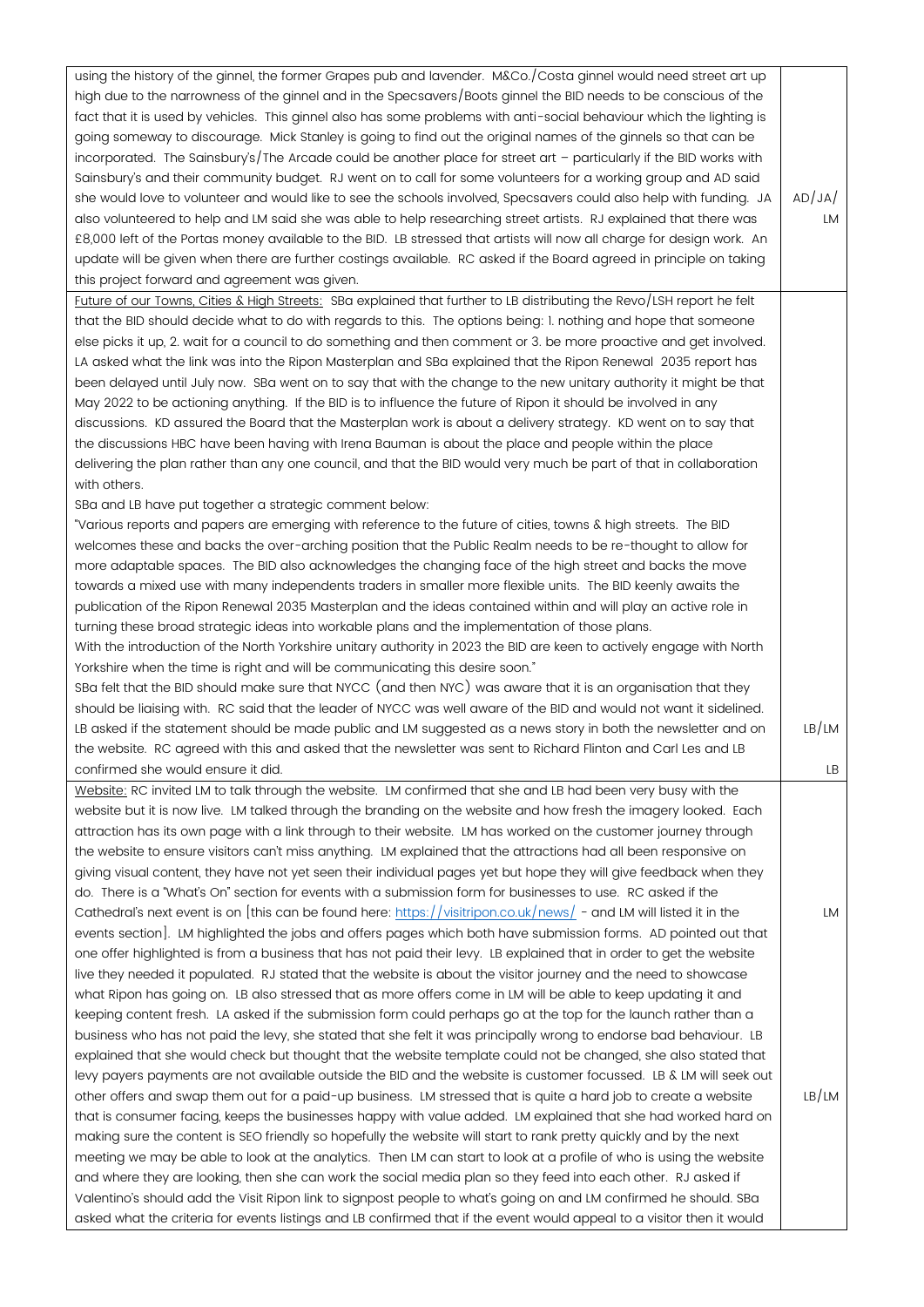| be listed. LM explained that some events might not be featured on the website but would appear as an Instagram           |       |
|--------------------------------------------------------------------------------------------------------------------------|-------|
| story. LB said she and LM would write and explanation of what is covered on events, where and how it is covered.         | LB/LM |
| JA asked if Ripon would still retain its presence on the Visit Harrogate site and LM confirmed it would. LM reviewed     |       |
| the social media platforms and confirmed that she would be running some competitions to boost follower                   |       |
| numbers and run some paid advertising but that the bank of stories / posts was good. LM stressed that it was             |       |
| important to get to 1,000+ followers as quickly as possible to give digital credibility. LA asked if it was worthwhile   | LM    |
| asking some of the businesses in Ripon to signpost people to the Visit Ripon social media and LM confirmed that          |       |
| was already happening with businesses using our hashtag, liking, sharing and tagging us. This has also been              |       |
| pushed out via the newsletter. JA asked about video content and LM confirmed it appeared in the Instagram                |       |
| stories.                                                                                                                 |       |
| RC said the website looked fantastic and congratulated LM & LB on it.                                                    |       |
| Place Support Partnership: LB confirmed that Rishi Sood had had another day in Ripon and met with 9 more                 |       |
| businesses and revisited some previous ones. All visits were well received. He now has a large amount of data            |       |
| and work to do so visits will be halted for the moment until he has come back with some results - these can take         |       |
| quite a few weeks to filter through. RC asked if he had visited any non paying levy payers and LB said that he had       |       |
| visited one. RC asked for a newsletter quote from one of the businesses recently visited and LB confirmed she            |       |
| would do that.                                                                                                           | LB    |
| Summer Activities: LB showed the draft of the Summer Trail map, supported by Lightwater Valley. LB explained the         |       |
| aim of the Trail is to push visitors to places they may not know such as Duck Hill Small Shops, North Street,            |       |
| Westgate and Blossomgate. LB also stated that other businesses are involved by offering trail treats and will have       |       |
| stickers in their windows. RT asked if LB would speak to Helen Thornton about marking the other 2 museums and LB         | LB    |
| said she would do so. LB stated that there would be a weekly draw for a family pass to Lightwater as they had            |       |
| kindly donated 6 sets of passes. LA pointed out the non-payers marked on the trail and LB confirmed she would            |       |
| visit and ensure they pay.                                                                                               | LB    |
| LB explained that she is continuing the work with Ripon Together on what was last year called Summer of Play -           |       |
| and which she hopes to have renamed possibly Festival of Fun or Fun Fest to appeal to older children. The Ripon          |       |
| BID day will be Thursday 18th August with the obstacle course, archery and rifle shooting and showcasing RATH. LB        |       |
| confirmed that she is looking at using Sian who did the branding for the RATH to design a poster giving details of       |       |
| all events, once Ripon Together have reverted back after their working group meeting on Wednesday. LB stressed           |       |
| she wanted to get things nailed down so that the BID can push it out to the schools before school holidays but that      |       |
| there would also be posters and banners put up.                                                                          |       |
| Ripon Apprenticeship & Training Hub: AD confirmed that a meeting was being held with NYBEP on 24 <sup>th</sup> May on    |       |
| processes and procedures. RJ explained that the following tasks had been completed:                                      |       |
| <b>Structured Business Plan</b><br>$\bullet$                                                                             |       |
| Website Navigation including QR Codes<br>٠                                                                               |       |
| Support from external bodies including NYBEP & Steve Bolton @ HBC<br>٠                                                   |       |
| Logo Development - including strap line Engage/Develop/Mentor<br>٠                                                       |       |
| Literature for students & businesses<br>٠                                                                                |       |
| The next task is to engage with employers, particularly using LK's expertise. Once on board they can post their jobs     |       |
| on our website. Once engaged the project will move on to development with 2 workshops per year, using Steve              |       |
| Bolton of HBC. The final stage will be getting mentoring ambassadors. The student engagement will be via NYBEP           |       |
| working with schools, doing things such as interview techniques, CV writing skills etc. Separately there will be branded |       |
| merchandise with a QR code back to website - looking into an aluminium water bottle. RC stated he felt it was a          |       |
| very exciting project.                                                                                                   |       |